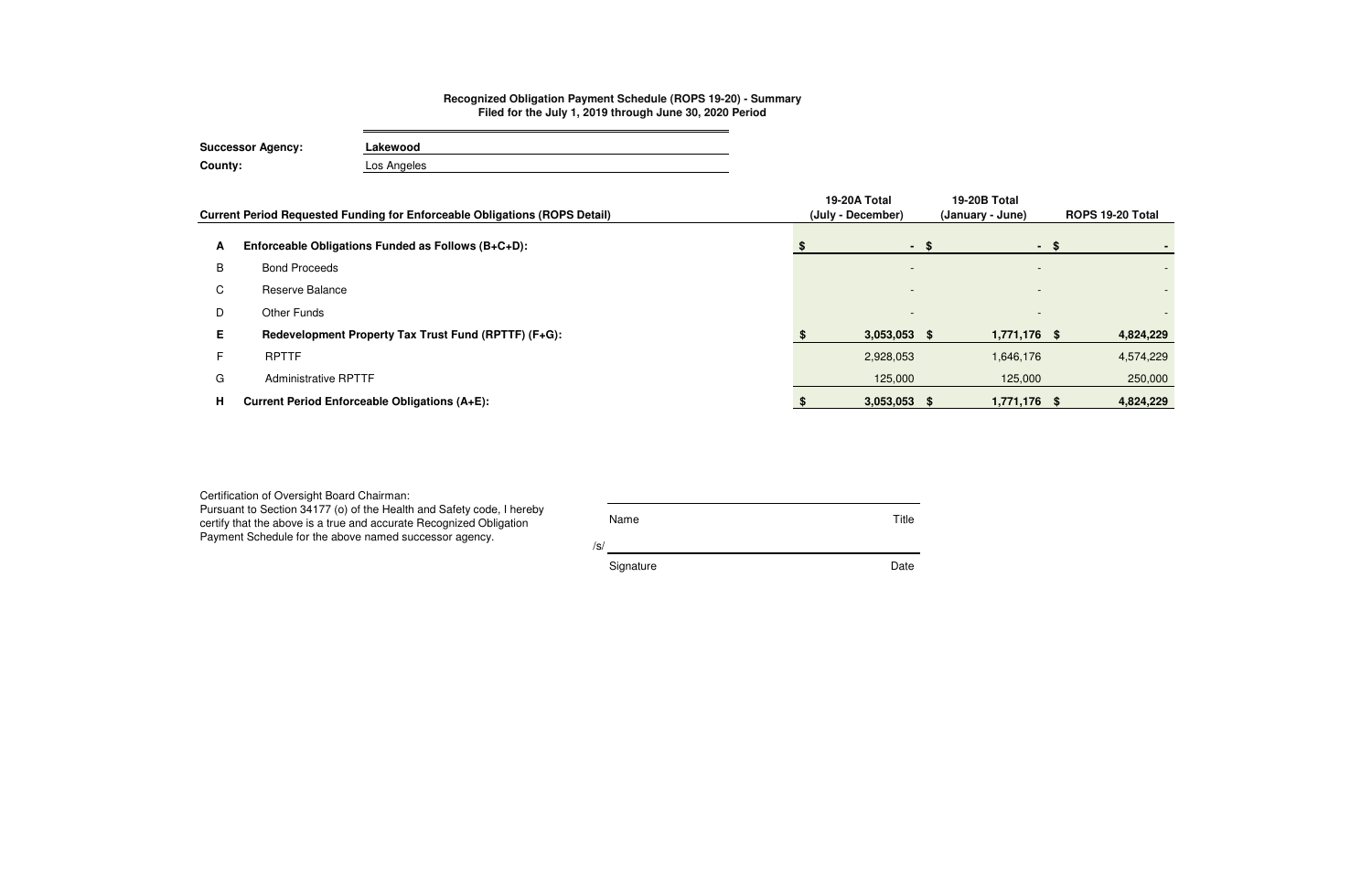|                 | Lakewood Recognized Obligation Payment Schedule (ROPS 19-20) - ROPS Detail |                                                     |                       |                                       |                                              |                                                                                               |                          |                          |                            |                                    |                               |                          |              |              |               |                                         |                         |           |              |       |           |
|-----------------|----------------------------------------------------------------------------|-----------------------------------------------------|-----------------------|---------------------------------------|----------------------------------------------|-----------------------------------------------------------------------------------------------|--------------------------|--------------------------|----------------------------|------------------------------------|-------------------------------|--------------------------|--------------|--------------|---------------|-----------------------------------------|-------------------------|-----------|--------------|-------|-----------|
|                 |                                                                            |                                                     |                       |                                       |                                              |                                                                                               |                          |                          |                            | July 1, 2019 through June 30, 2020 |                               |                          |              |              |               |                                         |                         |           |              |       |           |
|                 |                                                                            |                                                     |                       |                                       |                                              |                                                                                               |                          |                          |                            | (Report Amounts in Whole Dollars)  |                               |                          |              |              |               |                                         |                         |           |              |       |           |
|                 |                                                                            |                                                     |                       |                                       |                                              |                                                                                               |                          |                          |                            |                                    |                               |                          |              |              |               |                                         |                         |           |              |       |           |
|                 |                                                                            |                                                     | D                     |                                       |                                              | G<br>н                                                                                        |                          |                          |                            |                                    |                               |                          |              |              |               |                                         | W                       |           |              |       |           |
|                 |                                                                            |                                                     |                       |                                       |                                              |                                                                                               |                          |                          |                            |                                    |                               | 19-20A (July - December) |              |              |               |                                         | 19-20B (January - June) |           |              |       |           |
|                 |                                                                            |                                                     |                       |                                       |                                              |                                                                                               |                          |                          |                            |                                    |                               | <b>Fund Sources</b>      |              |              |               |                                         | <b>Fund Sources</b>     |           |              |       |           |
|                 |                                                                            |                                                     |                       | Contract/Agreement Contract/Agreement |                                              |                                                                                               |                          | <b>Total Outstanding</b> |                            | <b>ROPS 19-20</b>                  |                               | 19-20A                   |              |              | 19-20B        |                                         |                         |           |              |       |           |
| ltem #          | Project Name/Debt Obligation                                               | <b>Obligation Type</b>                              | <b>Execution Date</b> | <b>Termination Date</b>               | Payee                                        | <b>Description/Project Scope</b>                                                              | Project Area             | Debt or Obligation       | Retired                    | Total                              | Bond Proceeds Reserve Balance | Other Funds              | RPTTF        | Admin RPTTF  | Total         | <b>Bond Proceeds</b><br>Reserve Balance | Other Funds             | RPTTF     | Admin RPTTF  | Total |           |
|                 |                                                                            |                                                     |                       |                                       |                                              |                                                                                               |                          | 18.320.896               |                            | \$ 4.824.229                       |                               |                          | 2,928,053 \$ | $125,000$ \$ | 3,053,053     |                                         |                         | 1,646,176 | $125,000$ \$ |       | 1,771,176 |
|                 | County Deferral                                                            | <b>Jnfunded Liabilities</b>                         | 6/27/1989             | 6/30/2042                             | County of Los Angeles                        | County Deferral Loan                                                                          | Project Area 2           | 756,943                  | $N$ $\sim$ 1 $\frac{8}{3}$ |                                    |                               |                          |              |              |               |                                         |                         |           |              |       |           |
|                 | 8 City Advance to Agency                                                   | City/County Loan (Prior<br>06/28/11), Cash exchange | 7/10/1973             | 6/30/2023                             | City of Lakewood                             | Initial funds to operate plan area                                                            | Project Area 1           | 114,600                  | N                          | 38,200<br>$\mathbb{S}$             |                               |                          |              |              | $\mathcal{S}$ |                                         |                         | 38,200    |              |       | 38,200    |
|                 | 9 Housing Fund Deficit                                                     | <b>Unfunded Liabilities</b>                         | 6/30/1999             | 6/30/2022                             | Low and Moderate Inco                        | Housing fund deficit repayments (HSC Project Area 1                                           |                          | 1.085.310                | - N                        |                                    |                               |                          |              |              |               |                                         |                         |           |              |       |           |
|                 | 17 Administrative Costs                                                    | <b>Admin Costs</b>                                  | 7/1/2019              | 6/30/2020                             | <b>Housing Fund</b><br>City of Lakewood      | section 3334.6(d))                                                                            | All Project Areas        | 250,000                  |                            | 250,000<br>$\mathsf{S}$            |                               |                          |              | $125,000$ \$ | 125,000       |                                         |                         |           | $125,000$ \$ |       | 125,000   |
|                 |                                                                            |                                                     |                       |                                       |                                              | Administrative costs including audit,<br>payroll, legal, and other admin fees.                |                          |                          | N                          |                                    |                               |                          |              |              |               |                                         |                         |           |              |       |           |
|                 | 18 LMIHF Loan (SERAF)                                                      | <b>SERAF/ERAF</b>                                   | 5/10/2010             | 6/30/2042                             | Low and Moderate Income                      | Loan for SERAF payment to County   All Project Areas                                          |                          | 3.215.951                |                            | N \$ 3.215.951                     |                               |                          | 1.607.975    |              | 1,607,975     |                                         |                         | 1.607.976 |              |       | 1,607,976 |
|                 |                                                                            |                                                     |                       |                                       | <b>Housing Fund</b>                          | for FY 09/10 (HSC section 33690<br>c)(1)                                                      |                          |                          |                            |                                    |                               |                          |              |              |               |                                         |                         |           |              |       |           |
|                 | 19 LMIHF Loan (SERAF)                                                      | <b>SERAF/ERAF</b>                                   | 5/4/2011              | 6/30/2042                             | Low and Moderate Incon                       | Loan for SERAF payment to County                                                              | <b>All Project Areas</b> | 662.108                  | N S                        | 662,108                            |                               |                          | 662,108      |              | 662,108       |                                         |                         |           |              |       |           |
|                 |                                                                            |                                                     |                       |                                       | <b>Housing Fund</b>                          | for FY 10/11 (HSC section 33690                                                               |                          |                          |                            |                                    |                               |                          |              |              |               |                                         |                         |           |              |       |           |
|                 | 20 LMIHF Loan (ERAF)                                                       | <b>SERAF/ERAF</b>                                   | 5/10/2005             | 6/30/2042                             | Low and Moderate Inco<br><b>Housing Fund</b> | Loan for ERAF payment to County for   All Project Areas<br>FY 04/05 (HSC section 33681.12 (b) |                          |                          | $90,492$ N \$              | 90,492                             |                               |                          | 90,492       |              | 90,492        |                                         |                         |           |              |       |           |
|                 | 21 City Loans and Advances to                                              | City/County Loan (Prior                             | 12/17/1985            | 6/30/2042                             | <b>City of Lakewood</b>                      | Loans for development and financial All Project Areas                                         |                          | 9,262,411                | N                          |                                    |                               |                          |              |              |               |                                         |                         |           |              |       |           |
|                 | Agency                                                                     | 06/28/11), Cash exchange                            |                       |                                       |                                              | assistance of Project Areas 1, 2, and<br>$(80\%)$                                             |                          |                          |                            |                                    |                               |                          |              |              |               |                                         |                         |           |              |       |           |
|                 | 22 City Loans and Advances to                                              | <b>City/County Loan (Prior</b>                      | 12/17/1985            | 6/30/2042                             | <b>Lakewood Housing</b>                      | Loans for development and financial All Project Areas                                         |                          | 2.315.603                | - N -                      | $\mathbf{s}$                       |                               |                          |              |              |               |                                         |                         |           |              |       |           |
|                 | Agency                                                                     | 06/28/11), Cash exchange                            |                       |                                       | Successor                                    | assistance of Project Areas 1, 2, and<br>(20%)                                                |                          |                          |                            |                                    |                               |                          |              |              |               |                                         |                         |           |              |       |           |
|                 | 26 Legal Fee                                                               | Admin Costs - Litigation                            | 6/11/2013             | 6/30/2023                             | City of Lakewood/                            | Temporary city loan for legal counsel                                                         | All Project Areas        |                          | N                          |                                    |                               |                          |              |              |               |                                         |                         |           |              |       |           |
|                 |                                                                            |                                                     |                       |                                       | Colantuono & Levin                           | paid to firm Colantuono & Levin for                                                           |                          |                          |                            |                                    |                               |                          |              |              |               |                                         |                         |           |              |       |           |
|                 |                                                                            |                                                     |                       |                                       |                                              | Successor Agency litigation over<br><b>DOF</b>                                                |                          |                          |                            |                                    |                               |                          |              |              |               |                                         |                         |           |              |       |           |
|                 | 30 Proportional Share of Unfunded<br><b>Pension Liabilities</b>            | <b>Infunded Liabilities</b>                         | 1/1/2016              | 6/30/2017                             | <b>City of Lakewood</b>                      | Obligation to Share in Payment of<br><b>Infunded Liabilities</b>                              | <b>All Project Areas</b> | 567.478                  | $N$ $\mid$ \$              | 567,478                            |                               |                          | 567,478      |              | 567,478       |                                         |                         |           |              |       |           |
| 31              |                                                                            |                                                     |                       |                                       |                                              |                                                                                               |                          |                          | $N$ \$                     |                                    |                               |                          |              |              | - \$          |                                         |                         |           |              |       |           |
| 32              |                                                                            |                                                     |                       |                                       |                                              |                                                                                               |                          |                          |                            |                                    |                               |                          |              |              | $\mathcal{F}$ |                                         |                         |           |              |       |           |
| 33 <sup>3</sup> |                                                                            |                                                     |                       |                                       |                                              |                                                                                               |                          |                          | $N$ $\sqrt{S}$             |                                    |                               |                          |              |              | $\mathcal{R}$ |                                         |                         |           |              |       |           |
| 34              |                                                                            |                                                     |                       |                                       |                                              |                                                                                               |                          |                          | N   \$                     |                                    |                               |                          |              |              | $\mathbb{R}$  |                                         |                         |           |              |       |           |
| 35              |                                                                            |                                                     |                       |                                       |                                              |                                                                                               |                          |                          | $N$ $\sqrt{S}$             |                                    |                               |                          |              |              | $\mathbb{R}$  |                                         |                         |           |              |       |           |
| 36              |                                                                            |                                                     |                       |                                       |                                              |                                                                                               |                          |                          | $N$ $S$                    |                                    |                               |                          |              |              | $\mathbb{R}$  |                                         |                         |           |              |       |           |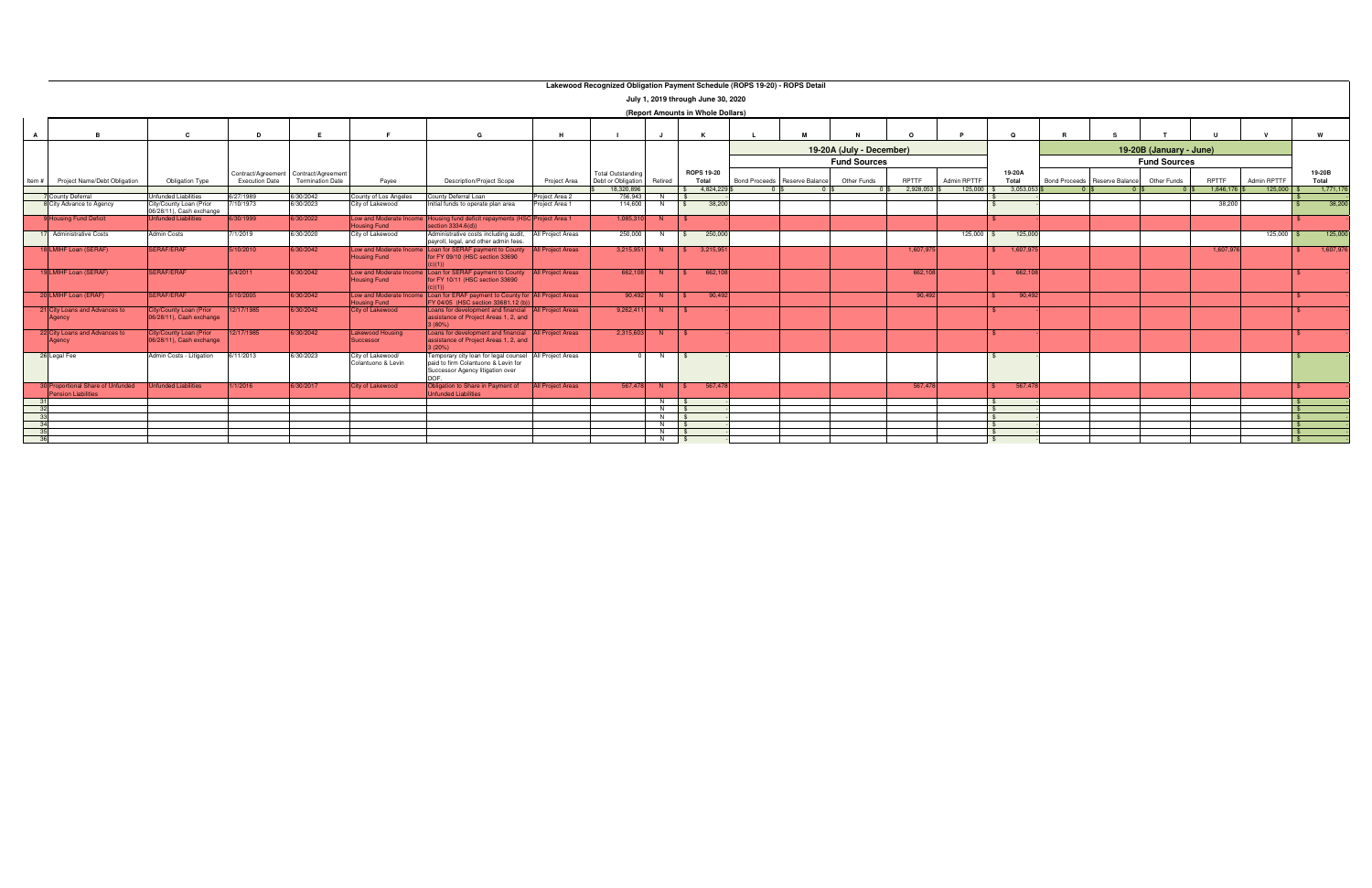## **Lakewood Recognized Obligation Payment Schedule (ROPS 19-20) - Report of Cash Balances July 1, 2016 through June 30, 2017 (Report Amounts in Whole Dollars)**

|   | Pursuant to Health and Safety Code section 34177 (I), Redevelopment Property Tax Trust Fund (RPTTF) may be listed as a source of payment on the ROPS, but only to the extent no other funding<br>source is available or when payment from property tax revenues is required by an enforceable obligation. For tips on how to complete the Report of Cash Balances Form, see Cash Balance Tips Sheet. |                                       |                                      |                                                                                     |                                    |                           |                                               |
|---|------------------------------------------------------------------------------------------------------------------------------------------------------------------------------------------------------------------------------------------------------------------------------------------------------------------------------------------------------------------------------------------------------|---------------------------------------|--------------------------------------|-------------------------------------------------------------------------------------|------------------------------------|---------------------------|-----------------------------------------------|
| A | в                                                                                                                                                                                                                                                                                                                                                                                                    | C                                     | D                                    | E.                                                                                  | F.                                 | G                         | н                                             |
|   |                                                                                                                                                                                                                                                                                                                                                                                                      |                                       |                                      |                                                                                     |                                    |                           |                                               |
|   |                                                                                                                                                                                                                                                                                                                                                                                                      |                                       | <b>Bond Proceeds</b>                 | <b>Reserve Balance</b>                                                              | <b>Other Funds</b>                 | <b>RPTTF</b>              |                                               |
|   | <b>ROPS 16-17 Cash Balances</b><br>$(07/01/16 - 06/30/17)$                                                                                                                                                                                                                                                                                                                                           | Bonds issued on or<br>before 12/31/10 | Bonds issued on or<br>after 01/01/11 | Prior ROPS RPTTF<br>and Reserve<br><b>Balances retained</b><br>for future period(s) | Rent,<br>Grants,<br>Interest, etc. | Non-Admin<br>and<br>Admin | <b>Comments</b>                               |
|   |                                                                                                                                                                                                                                                                                                                                                                                                      |                                       |                                      |                                                                                     |                                    |                           |                                               |
|   | Beginning Available Cash Balance (Actual 07/01/16)<br>RPTTF amount should exclude "A" period distribution amount                                                                                                                                                                                                                                                                                     |                                       |                                      |                                                                                     |                                    |                           |                                               |
|   |                                                                                                                                                                                                                                                                                                                                                                                                      | 1,458,728                             |                                      |                                                                                     | 31,158                             | $\Omega$                  |                                               |
|   | 2 Revenue/Income (Actual 06/30/17)<br>RPTTF amount should tie to the ROPS 16-17 total distribution from the<br><b>County Auditor-Controller</b>                                                                                                                                                                                                                                                      |                                       |                                      |                                                                                     |                                    |                           | HJCH II/ Pacific Ford Payments for 2 quarters |
|   |                                                                                                                                                                                                                                                                                                                                                                                                      | 5,290                                 |                                      |                                                                                     | 28,597                             |                           | 2,538,998 and RPTTF distributions             |
|   | 3 Expenditures for ROPS 16-17 Enforceable Obligations<br>(Actual 06/30/17)                                                                                                                                                                                                                                                                                                                           |                                       |                                      |                                                                                     |                                    |                           |                                               |
|   |                                                                                                                                                                                                                                                                                                                                                                                                      | 7,242                                 |                                      |                                                                                     | 59,755                             | 2,497,722                 |                                               |
| 4 | Retention of Available Cash Balance (Actual 06/30/17)<br>RPTTF amount retained should only include the amounts distributed as<br>reserve for future period(s)                                                                                                                                                                                                                                        |                                       |                                      |                                                                                     |                                    |                           |                                               |
|   |                                                                                                                                                                                                                                                                                                                                                                                                      | 1,456,776                             |                                      |                                                                                     |                                    |                           |                                               |
|   | 5 ROPS 16-17 RPTTF Prior Period Adjustment<br>RPTTF amount should tie to the Agency's ROPS 16-17 PPA form<br>submitted to the CAC                                                                                                                                                                                                                                                                    |                                       | No entry required                    |                                                                                     |                                    |                           |                                               |
| 6 | Ending Actual Available Cash Balance (06/30/17)<br>C to F = $(1 + 2 - 3 - 4)$ , G = $(1 + 2 - 3 - 4 - 5)$                                                                                                                                                                                                                                                                                            | $0$   \$                              | $0$   \$                             | $0$  \$                                                                             | $0$ $\sqrt{s}$                     | 41,276                    |                                               |